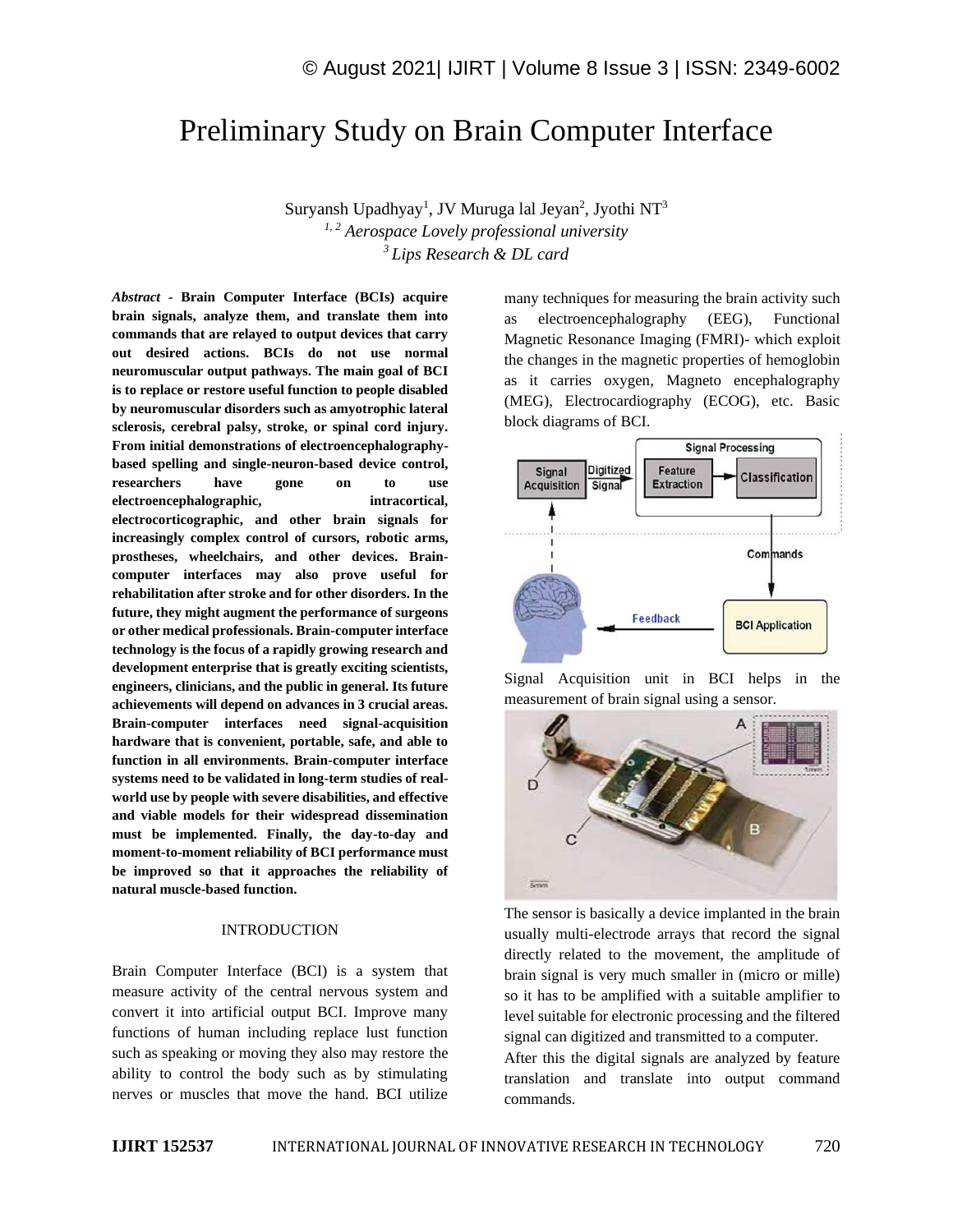# © August 2021| IJIRT | Volume 8 Issue 3 | ISSN: 2349-6002



There are three main types of BCI, which the electrical signals that pass between neurons and translate them to a signal sensible by electronic device.

Invasive (BCI) – Electrode are implanted directly into the gray matter of the brain during neurosurgery just like a device name N1 Link created by Neuralink a biggest company in this field, this N1 Link is directly implanted into the gray matter ,the N1 Link contains 96 hairs like structure in one electrode and there are total 32 electrode in this link , which make 3072 channels(Neural Threads) that's large number of channel make it produce the highest qualities signals, but here also several problems occur because brain think it as a unnecessary material come inside it which is not part of it.

## B – contains the hair like structure LINK

Partial invasive  $-$  It is another brain signal reading process which is applied to the inside of skull but outside the gray matter,

Non-invasive – In this process medical scanned devices or sensors are applied outside of the just applied on the scalp.<br>INPES OF BCI



#### Applications

Brain Activity Measurement- In most of the hospital in monitoring the brain activity they use the EEG technique, they keep electrode cap on the head and they will monitoring electrical activity of the brain and they will seen it in a form of monitor and according to electrical activity they treat the patient.

Robotics – Distinct kind of electrical activity happening inside our brain neurons, by grabbing those electrical activity or signals we can able to identify that we are blinking and we can give the command to some of the machine to work.

Artificial Intelligence – with the help of BCI and AI, we can create an animal sense a sensation which it normally does not sense.

Rehabilitation – There several rehabilitation centers in India, in these centers people which are addict of something like drugs or anything else are treated according to their brain activity.

This is not only, through BCI the peoples lost their eyesight would be able to see, those who can't hear could hear the voice of their relatives again, paralyses people would be able to control smart phones, computer and would be able to share their thoughts with the world, people could also be able control the games, drones, robots their minds and also they would we able to light the bulb just by blinking their eyes.

### BCI – Controlling Devices Utilizing the Alpha Brain Waves

The response generated through the movement of the eye (detecting and controlling the amplitude of the alpha brain waves) is interfaced and processed to control robotic system and smart home control. The major reason why the Alpha waves are used instead of Delta, Beta, Theta waves is simply because these waves can voluntarily and easily be controlled by paralytic people to gain motor control.

Over 32 regions of the Brain lobes the brain signals were measure and conclusion came that maximum Alpha waves are generated over the region of Fp2, O2an eye closure. If we depict the brain waves over the region we depict change in color over the occipital region.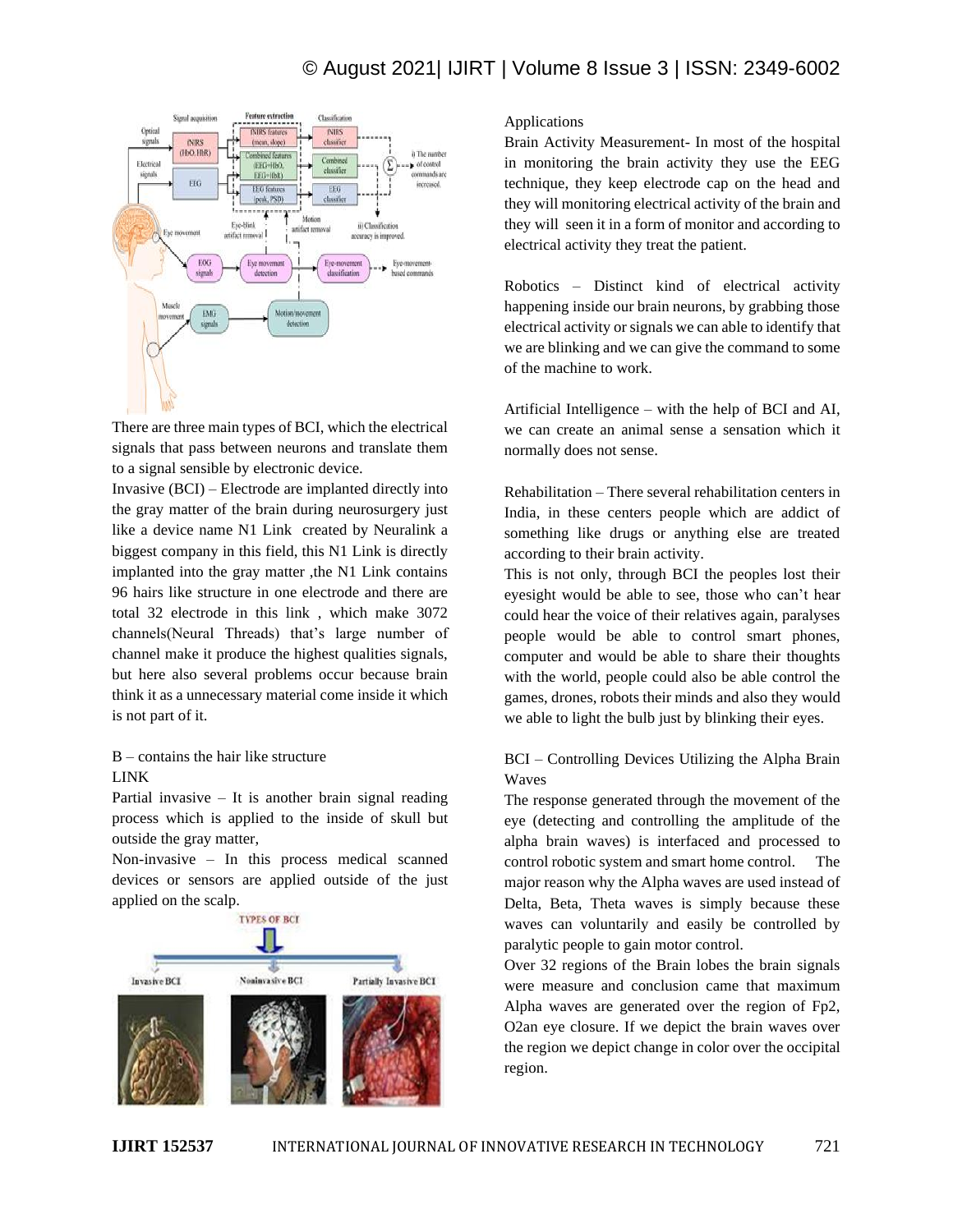# © August 2021| IJIRT | Volume 8 Issue 3 | ISSN: 2349-6002



(Depicts the brain waves over regions and also shows the frequency spectrum maps over these regions)

Using the electrode near the mastoid region (AI) because this electrode is used as a reference electrode with absolutely zero potential so as to act as differentiating electrode for the other two electrode places. To amplify the voltage AD620 instrumentation amplifier is used to obtain a gain of 22455. The AD620 comprises three operational amplifiers.

At First each amplifier 1 and 2 amplifies the voltage input individually and the net amplified voltage it further amplified by amplifier three and thus the final voltage output is obtained. Due to external noise raging (45-65) Hz, we use a (9-12) Hz Band Pass filter. Due to rapidly change in Brain waves we calculate the rate of waves at peak which is measured by devising a Peak-to-Peak detection circuit, by charging the plates of capacitor, the plates do not allow the peak voltage to pass and thus send them as output.



(Circuit of the peak to peak detector with 11 Seconds of peak consistency)

By using the Arduino Uno microcontroller and programmed Alpha waves in such a way that a varied input of amplitude of alpha waves different devices could be controlled.

With reference do the analysis of the data over the subjects it is quite possible to use Alpha Brain waves like a switch or a trigger to gain control over the electronic devices.

Electroencephalogram- Based Brain- Computer Interface and Lower Limb Prosthesis Control: A Case study

People who have received limb – amputation face staggering emotional and financial lifestyle changes. They require one or more prosthetic devices and services, which must be maintained for rest of their lives.

A transfemoral amputee subject was trained to activate knee – unlocking switch through motor imagery of the moment of his lower extremity. Surface scalp electrodes transmitted brain wave data to a software program that was keyed to activate the switch when the event – relate desynchronization in EEG reached a certain threshold.



Using an ADS -1299 module greatly reduced the cost of the Brain Board, while maintaining high quality amplification. A 32-Bit MPU (AT32 Atmel AVR Microcontroller) was embedded in the Brain Board for onboard real –time signal processing and data transmission. After achieving more than 90% reliability for switch activation by EEG rhythmfeedback training, the subject then progressed to activating the knee-unlocking switch on a prosthesis that turned on a motor and unlocked a prosthetic knee. The frequency band was determined by the ERD analysis of cued motor task. The EEG signals were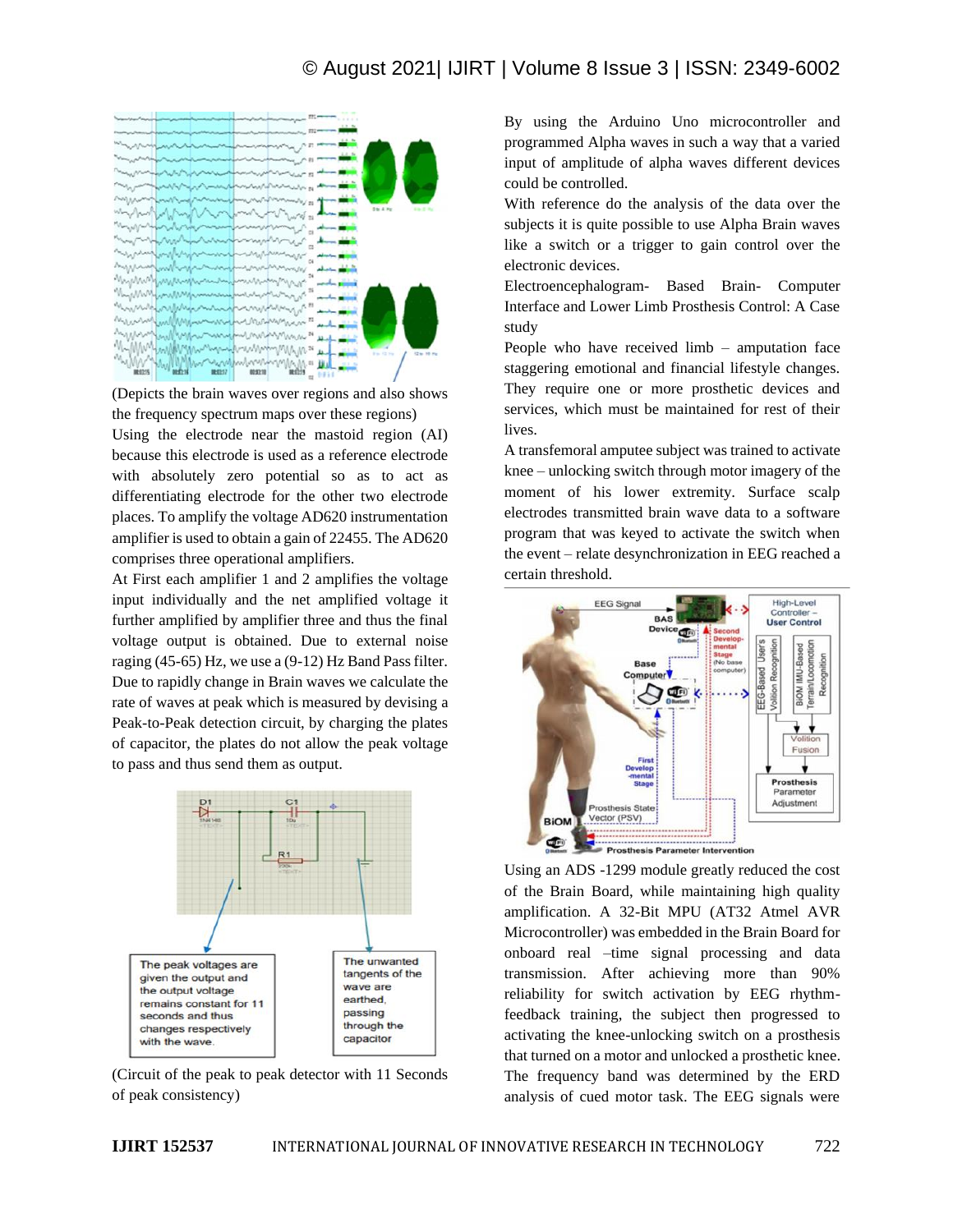then band passed  $(1-100 \text{ Hz})$  using a custom-made MATLAB tool box (BCI2VR). The ERD of the beta band (16–24 Hz) was calculated in real time against baseline activity when the subject was relaxed. Four training session occurred on four separate visits and were conducted before the trial. Each session lasted about 1.5h (excluding the time for EEG setup). The subject walked back and forth in the parallel bars and unlocked the knee for swing phase and for sitting down. A transfemoral prosthesis which is a wellfitting ischial containment socket, with gel seal-in suction liner for suspension, a modular single axis knee joint, with lock and extension assist (Otto Bock 3R33) and a solid ankle cushion heel foot, was modified with a rotary actuator that was controllable through a BCI system. The success of knee unlocking through this system was measured.

Brain- Computer Interface for control of eletrohydraulic servo drive.

The aim of the study was top perform bioelectric signal analysis focusing on is applicability to control of the electro-hydraulic servo drive. Stimulating muscles, eyeball movement or a bioelectrical change in the brain activity causes a change in people biopotential which may be measured and used as a control signal. A Wireless Network Interface Controller (WNIC) was built to test the use of bioelectric signal and wireless communication in the control of electro-hydraulic position system. The control operator has a band on their head with three electrodes, which record bioelectrical signals generated by the brain, face and eye muscles. The signals are then enhanced by the Neural Impulse Actuator (NIA), fed into a Wireless Network Interface Controller (WNIC) and analyzed by appropriate software which is included with the device. The software generates control signals which are passed onto the application responsible for the controllercomputer communication. Data between the computer and the controller are sent via a wireless IT network. On the basis of the value of the intended actuator position received from the operator and the current position the controller generates appropriate control signals. The current actuator position is sent to the operator in order to verify the intended position. The NIA device by OCZ is a BCI (Brain-Computer Interface) type interface equipped with a neurosignal reader. The signals originating from the neural activity

of the brain are captured by NIA in the form of electrical biopotentials which occurred as a result of Alpha and Beta brain waves, movement of the facial muscles and eye lids. Effective control of technical devices with the use of NIA requires a snug fit of the brain wave reader sensors to the forehead, calibration of the device and training. A dedicated application analysis of EEG, EMG and EOG bio signals together with one basing on appropriate bioelectric signal values as defined by the user, generate signals for pressing keys in the keyboard.



The bio signal can have both positive and negative voltage. The resulting bio signal can be processed to eliminate noise or other possible interference. Due to very low amplitude of the bioelectrical signal a suitable amplifier is used which amplifies the signal and make it useful control signal. The precision of position control of the eletro-hydraulic servo derive may be increased by the operator undergoing appropriate training.



Fig. 6. Generating characteristics of a single channel signal (a) using a frequency analysis (b)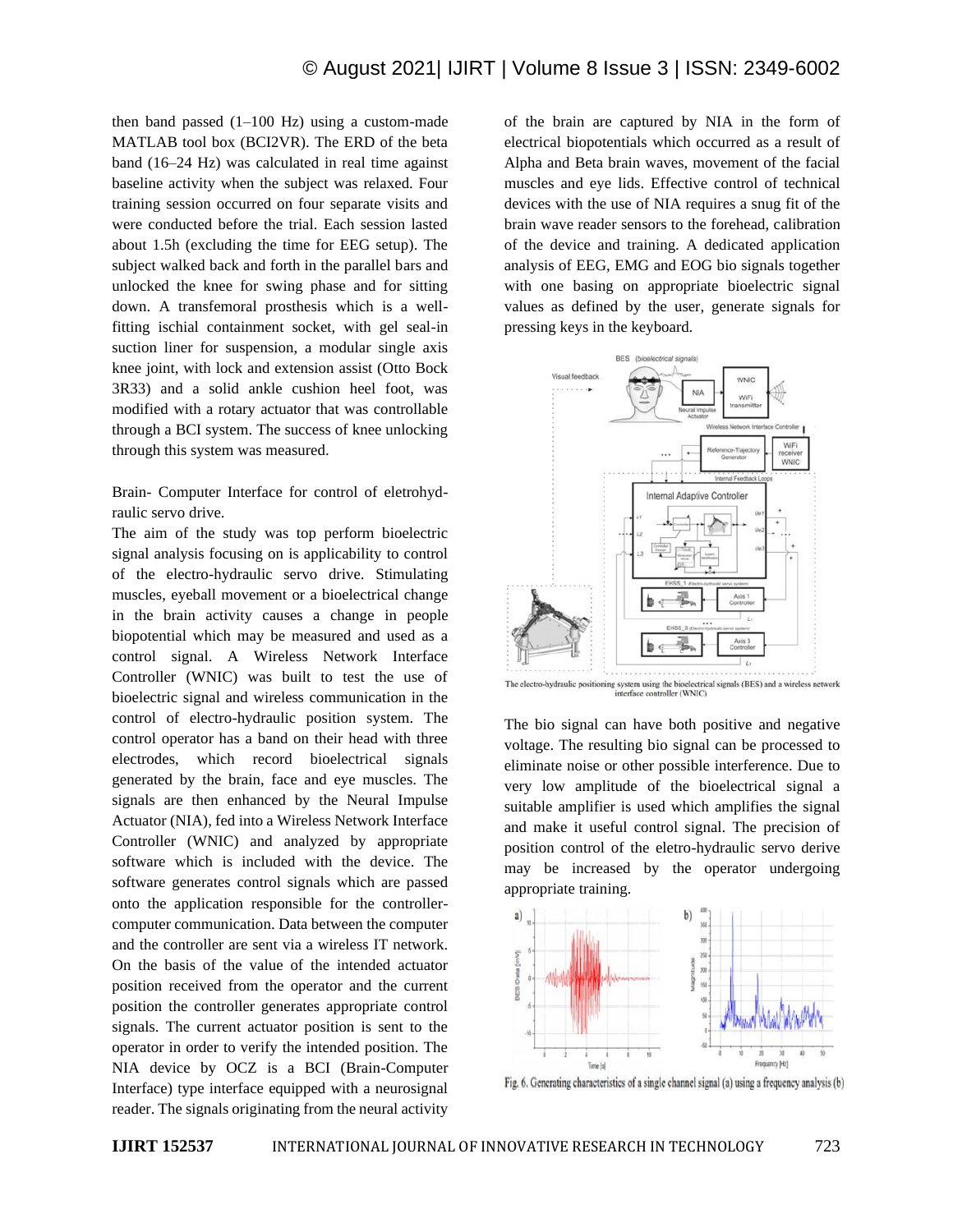Thus the positional control characteristics of eletrohydraulic servo mechanism for different input signal were obtained.

The control system using bioelectrical signal and remote wireless communication network was constructed and practically applied in hydraulic positioning systems.

Improving motor imagery of gait on a brain-computer interface by means of virtual reality: A case of study Motor imagery (MI) is one of the most common paradigms used in brain-computer interfaces (BCIs). This mental process is defined as the imagination of movement without any motion. In some lower-limb exoskeletons controlled by BCIs, users have to perform MI continuously in order to move the exoskeleton. This makes it difficult to design a closedloop control BCI, as it cannot be assured that the analyzed activity is not related to motion instead of imagery. However the MI performance is affected by several conditions. First, it requires a high focus of the subject during the training of the BCI to adjust the classifier. Any distraction by the subject can easily spoil the data affecting the quality of the classifier model. Therefore, a high control of the experimental conditions is needed, avoiding any external noise or motions. On the other hand, when MI is applied to event related de-synchronization (ERD/ERS).

The paper is organized in two experiments. In both, FBCSP was employed for pattern decoding. First experiment explored the use of an immersive VR environment in comparison to a screen interface. In order to take into account balance issues during MI, both experiments were repeated while the subject was seated and standing up. This first step of the research assessed the accuracy of the proposed BCI as the index to compare the performance of the different interfaces. The second part of the research presented a case of study for the closed-loop control of the VR environment by means of the BCI. Two different experiments were conducted in which users had to perform MI of gait. The objective was to investigate if it is possible to differentiate between periods of MI and resting state while subjects get only visual feedback. In the first experiment, different approaches for the visual feedback were compared and the performances were calculated offline. In the second experiment, the approach that showed the highest performance in experiment 1 was employed for closed loop online sessions. For both experiments, EEG signals were recorded at a sampling frequency of 500Hz. In experiment 1, data were analyzed offline following a pseudo-online approach, whereas all the analysis was done online in experiment 2. From each trial, epochs of 1s with 0.5s of shifting were extracted and processed.



Experimental design. In experiment 1 (a), 4 approaches of BCI with visual feedback were tested offline and results were compared. In experiment (b), subjects first performed trials in which the visual feedback was predefined and these trials were employed to train the BCI classifier. Afterwards, subjects performed closed-loop trials in which the visual feedback changed based on the output of the BCI classifier previously trained. First, data was recorded. Then, it was pre-processed with different frequency filters and common spatial patterns were extracted from each frequency band. Finally, the algorithm performed a classification in two events: MI or relax.

A possible solution would be the employment of virtual reality (VR). During VR training phase, subjects could focus on MI avoiding any distraction. This could help the subject to create a robust model of the BCI classifier that would be used later to control the exoskeleton. This paper analyzes if gait MI can be improved when VR feedback is provided to subjects instead of visual feedback by a screen. Additionally, both types of visual feedback are analyzed while subjects are seated or standing up. From the analysis, visual feedback by VR was related to higher performances in the majority of cases, not being relevant the differences between standing and being seated. The paper also presents a case of study for the closed-loop control of the BCI in a virtual reality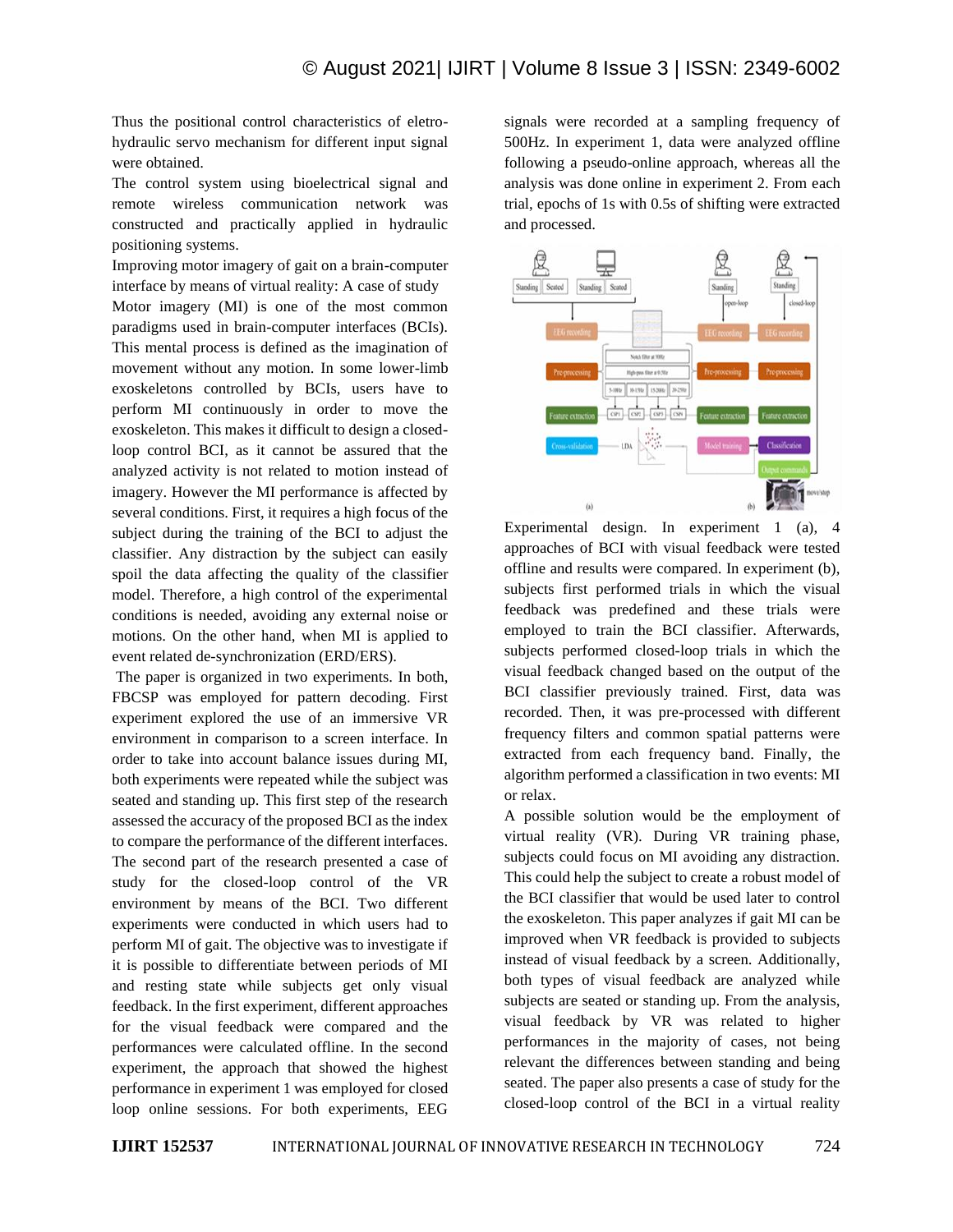environment. Subjects had to perform gait MI or to be in a relaxation state and based on the output of the BCI, the immersive first person view remained static or started to move. Experiments showed an accuracy of issued commands of  $91.0 \pm 6.7$ , being a very satisfactory result.

A P300-based brain computer interface for smart home interaction through an ANFIS ensemble

Adaptive neuro fuzzy inference systems (ANFIS) has been applied in brain computer interfaces (BCI) in different ways such as mapping of P300 or fusing information from EEG channels and it has reached high classification accuracy. Adaptive neuro fuzzy inference system (ANFIS) has been used in BCI with considerable results. In, eight subjects are stimulated by an application that shows in a screen one starship to be controlled by P300 occurrence, where an ANFIS classifier is applied to map the P300 signal to a triangle pulse for an easy P300 detection; it got an accuracy of 85%. Fuzzy approach to fuse information from different electrodes to improve the P300 detection, this work reached an score classification greater than 87%. Furthermore, ANFIS classifier was used to control a robot arm by motor imagery, using 4 commands and eleven healthy subjects participated in this experiment. The results reported an accuracy greater than 65% in its classification.

| <b>Subjects</b> | Age         | <b>Handed</b> | <b>Gender</b> | <b>Diagnosis</b>     |  |  |
|-----------------|-------------|---------------|---------------|----------------------|--|--|
| S1              | 33<br>right |               | Male          | Healthy              |  |  |
| S2              | 21          | right         | Male          | Healthy              |  |  |
| S3              | 29          | right         | Male          | Healthy              |  |  |
| <b>S4</b>       | 20          | right         | Male          | Healthy              |  |  |
| S5              | 20          | right         | Male          | Healthy              |  |  |
| <b>S6</b>       | 52          | right         | Female        | Ischemic post-strok  |  |  |
| <b>S7</b>       | 20          | left          | Male          | Hemorrhagic post-str |  |  |
|                 |             |               |               |                      |  |  |

Table I **SUBJECTS GENERAL DATA** 

Male Ischemic post-strok S8  $55$ left Each subject performs four offline sessions for training. Offline sessions were separated in two per day. Two sessions were separated in breaks of 8 to 10 min. A session has six runs of the program and each run was separated by breaks of 1 min. Participants were informed that they should pay attention and avoid to moving and talking during the EEG recording. The duration of one run and one session (electrodes setup and short breaks) was approximately one minute and 30 min. The images were flashed in random sequences, one image at a time. Each flash of an image lasted 100 ms and after it 300 ms none of the images was flashed (Fig. 3). Each image was intensified more than 20 epochs with a maximum of 25 per run of the program. The mean of EEG signals is calculated, the occurrence and not occurrence of P300 is displayed in Fig. 5; 4-channels (P7, P4, O1, and O2) are chosen due to the observation of P300 and Event-Related Potential (ERP) cortical fucus. Channel selection could change depending on each subject. Healthy subjects S2, S3, and S5 had a similar performance to patients S6 and S8; although patient S7 had the lower performance, this patient has the most critical condition post stroke. The subject S1 presents the best performance of all subjects; but the following best performance belongs to the subject S5, and the subject S8 had a similar performance to the subject S5. It is noticed that patient S7 had the lower performance in average but its best ANFIS Classifier got an accuracy of 80% and F1-score of 80.9%. This performance is lower compared with other subjects yet, but it can be used in a P300- based BCI due to it is greater than 80%. Best ANFIS classifiers will be implemented using Hoffmann approach. In comparison with ANFIS applications to detect P300 waveforms our proposed approach got better results, it achieved accuracies greater than 90% in the most cases.

| Table II. | <b>CROSSVALIDATION OF ANFIS CLASSIFIERS, ACCURACY</b> |
|-----------|-------------------------------------------------------|
|           | <b>AND F1-SCORE BY SESSION</b>                        |

| Subj.          | <b>Session 1</b> |      | <b>Session 2</b> |      | <b>Session 3</b> |      | <b>Session 5</b> |      |
|----------------|------------------|------|------------------|------|------------------|------|------------------|------|
|                | Acc.             | F1   | Acc.             | FI   | Acc.             | F1   | Acc.             | F1   |
| S1             | 84.0             | 83.4 | 92.0             | 92.2 | 80.0             | 81.1 | 85.9             | 85.8 |
| S <sub>2</sub> | 77.5             | 77.4 | 82.0             | 81.2 | 76.0             | 74.6 | 74.0             | 72.5 |
| S <sub>3</sub> | 72.5             | 72.7 | 64.0             | 64.0 | 78.0             | 78.7 | 75.0             | 74.1 |
| \$4            | 80.0             | 80.1 | 83.0             | 83.2 | 79.0             | 78.1 | 75.0             | 75.4 |
| S5             | 77.5             | 78.1 | 85.0             | 84.9 | 77.5             | 79.1 | 78.0             | 78.1 |
| \$6            | 79.0             | 78.5 | 78.0             | 78.9 | 70.5             | 70.7 | 72.0             | 71.7 |
| \$7            | 73.5             | 72.7 | 68.5             | 67.9 | 73.0             | 72.8 | 65.5             | 64.4 |
| \$8            | 78.0             | 78.7 | 78.0             | 76.5 | 79.5             | 79.7 | 78.0             | 77.5 |

The results of average accuracy were greater than 75% for all subjects, similar results were gotten for healthy subjects and post-stroke patients, but the better classifiers for each subject have achieved accuracies greater than 80%.

Sensory Integration in Human Movement: A New Brain-Machine Interface Based on Gamma Band and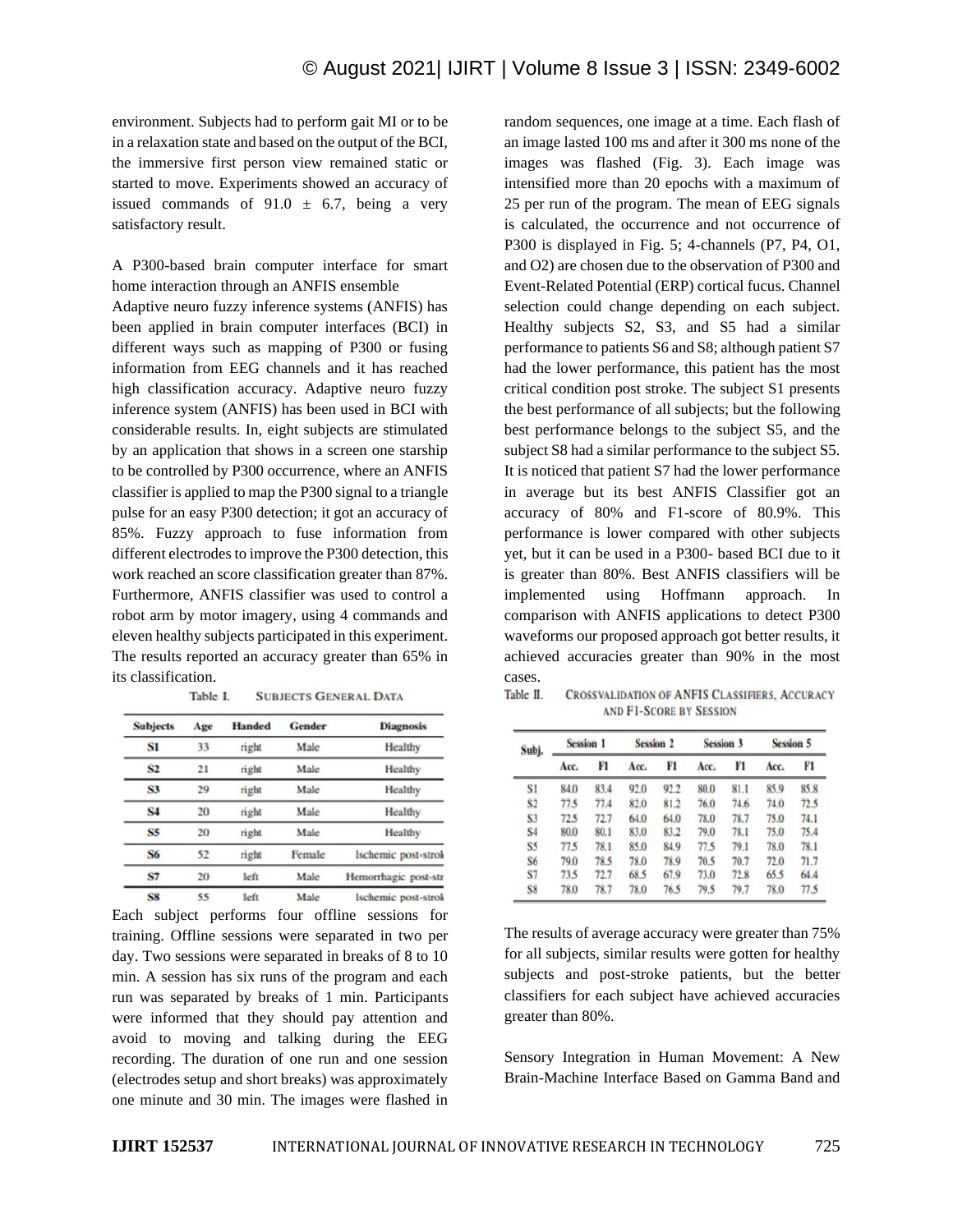Attention Level for Controlling a Lower-Limb Exoskeleton

Brain-machine interfaces (BMIs) can improve the control of assistance mobility devices making its use more intuitive and natural. In the case of an exoskeleton, they can also help rehabilitation therapies due to the reinforcement of neuro-plasticity through repetitive motor actions and cognitive engagement of the subject. Therefore, the cognitive implication of the user is a key aspect in BMI applications, and it is important to assure that the mental task correlates with the actual motor action. However, the process of walking is usually an autonomous mental task that requires a minimal conscious effort. Consequently, a brain-machine interface focused on the attention to gait could facilitate sensory integration in individuals with neurological impairment through the analysis of voluntary gait will and its repetitive use. This way the combined use of BMI+exoskeleton turns from assistance to restoration. This paper presents a new brain-machine interface based on the decoding of gamma band activity and attention level during motor imagery mental tasks. This work also shows a case study tested in able-bodied subjects prior to a future clinical study, demonstrating that a BMI based on gamma band and attention-level paradigm allows realtime closed-loop control of a Rex exoskeleton. The exoskeleton used was the Rex (Rex Bionics, New Zealand). The exoskeleton was controlled by wireless communication. The feedback information of the current status of the Rex was acquired by the computer through a wire serial port communication with custom developed software. Rex Exoskeleton has several characteristics which make it different from other lower-limb exoskeletons. First, it is a selfstanding exoskeleton that does not require any crutches and that allows a full standing walking without any vertical inclination. In addition, its walking pattern is very peculiar and far from the anthropomorphic usual gait. The choice of this exoskeleton was made based on the movement limitations it provides. In a Rex exoskeleton, the limbs of the subject are tightly attached to the robotic prosthesis by several straps, avoiding any lower limb movement. This way, the subject can only move their legs when the exoskeleton does, avoiding any lower-limb movement not commanded by the BMI.



Preparation of the subject included two different steps. First the limb length of the exoskeleton was adjusted to the subject. After that, the electrodes were gelled to a value lower than  $30k$ . Electrode's impedance was checked before starting the trials and after finishing to be sure no electrodes were marginally over the 30k• value. Full process for both tasks could take around an hour. Before starting data collection, a medical mesh was positioned over the cap to avoid any wire movement and mitigate motion artifacts. Before starting, several runs of walking by manual control were accomplished in order to get the subject used to the Rex movement. False Positives (FP) and False Positives per Minute (FP/min) this is one of the most important indices, as it quantifies the number of walking commands issued during rest or count periods. One of the objectives of the research is to kept this number as low as possible, even if it limits the accuracy of the BMI. For the real-time control of an exoskeleton, it is an important problem if the exoskeleton is activated when it is not desired, as it could be frustrating for the patient during therapies or make the control unusable for assistance, all the trials (training and test) were processed in a real-time (online) scenario. Training trials were executed in opened-loop control while test trials were executed in closed-loop control. Each trial was performed following a determined method of control (MI or MI+att). In the case of closed-loop control tests, the method of control corresponds to the one used when registered. However, in the case of training trials, they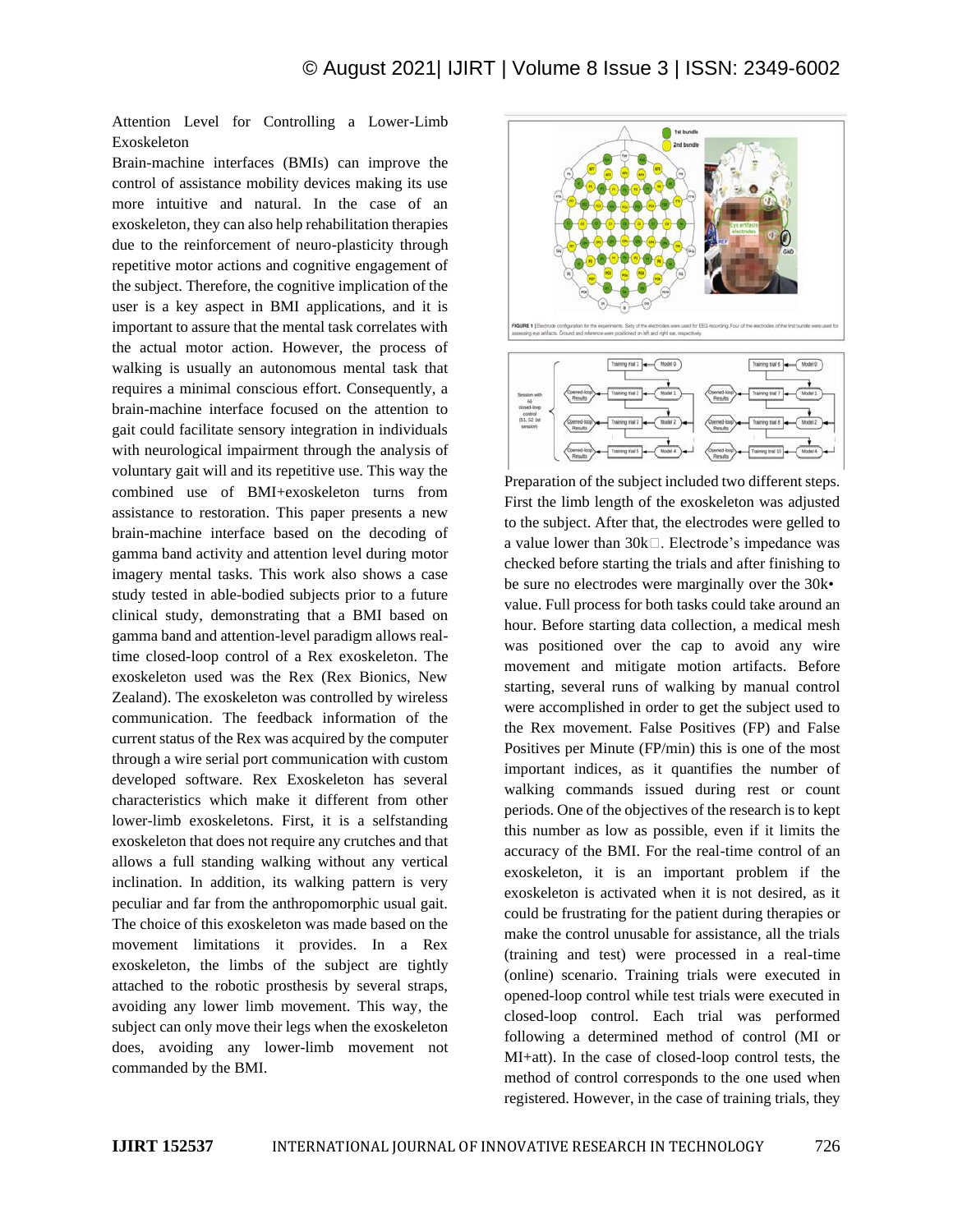were simulated again using a pseudo-online analysis. For this reason, training trials show the results of both methods of control and test trials only the method that was actually executed in real time. The experimental sessions fulfilled, show a case of study for the validation of the proposal, which has been validated as a promising technique to operate an exoskeleton in rehabilitation therapies which imply the cognitive engagement of the subject. Future research, will explore how the expertise of the subject can affect both paradigms during several sessions. In addition, the flaws detected in the current proposal will be corrected in future implementations of the BMI, such as limiting the fatigue of the subject with shorter sessions and assuring that the model training trials are not inducing errors in the classifier. All of this, in order to allow its future implementation with non able-bodied subjects in a clinical study.



Scheme of the full processing of an epoch since it is acquired and an output command decision is interpreted. The processing is carried out in the same way for the pseudo and the online analysis in real time. The only difference is that during pseudo-online analysis the command decision is not sent to the exoskeleton. Attention paradigm part is in green while MI paradigm is in beige.

Real-Time EEG-EMG Human-Machine Interface Based Control System for Lower-Limb Exoskeleton This article presents a rehabilitation technique based on a lower-limb exoskeleton integrated with a human– machine interface (HMI). HMI is used to record and process multimodal signals collected using a foot motor imagery (MI)-based brain–machine interface (BMI) and multichannel electromyography (EMG) signals recorded from leg muscles. Current solutions of HMI-equipped rehabilitation assistive technologies tested under laboratory conditions demonstrated a great deal of success, but faced several difficulties caused by the limited accuracy of detecting MI electroencephalography (EEG) and the reliability of online control when executing a movement by patients dressed in an exoskeleton. In the case of lowerlimb representation, there is still the problem of reliably distinguishing leg movement intentions and differentiating them in BMI systems. Targeting the design of a rehabilitation technique replicating the natural mode of motor control in exoskeleton walking patients, we have shown how the combined use of multimodal signals can improve the accuracy, performance, and reliability of HMI. The experiment, which led to development of the technique, was conducted in eight healthy subjects. The results showed a high accuracy rate in motion intention and execution classification tasks for the EEG and EMG modalities of our mHMI, respectively. Data analysis showed that the combination of EEG and EMG modalities can (i) improve the reliability of movement prediction by decreasing the false positive rate and (ii) enhance the positive detection rate of EEG-based classifications.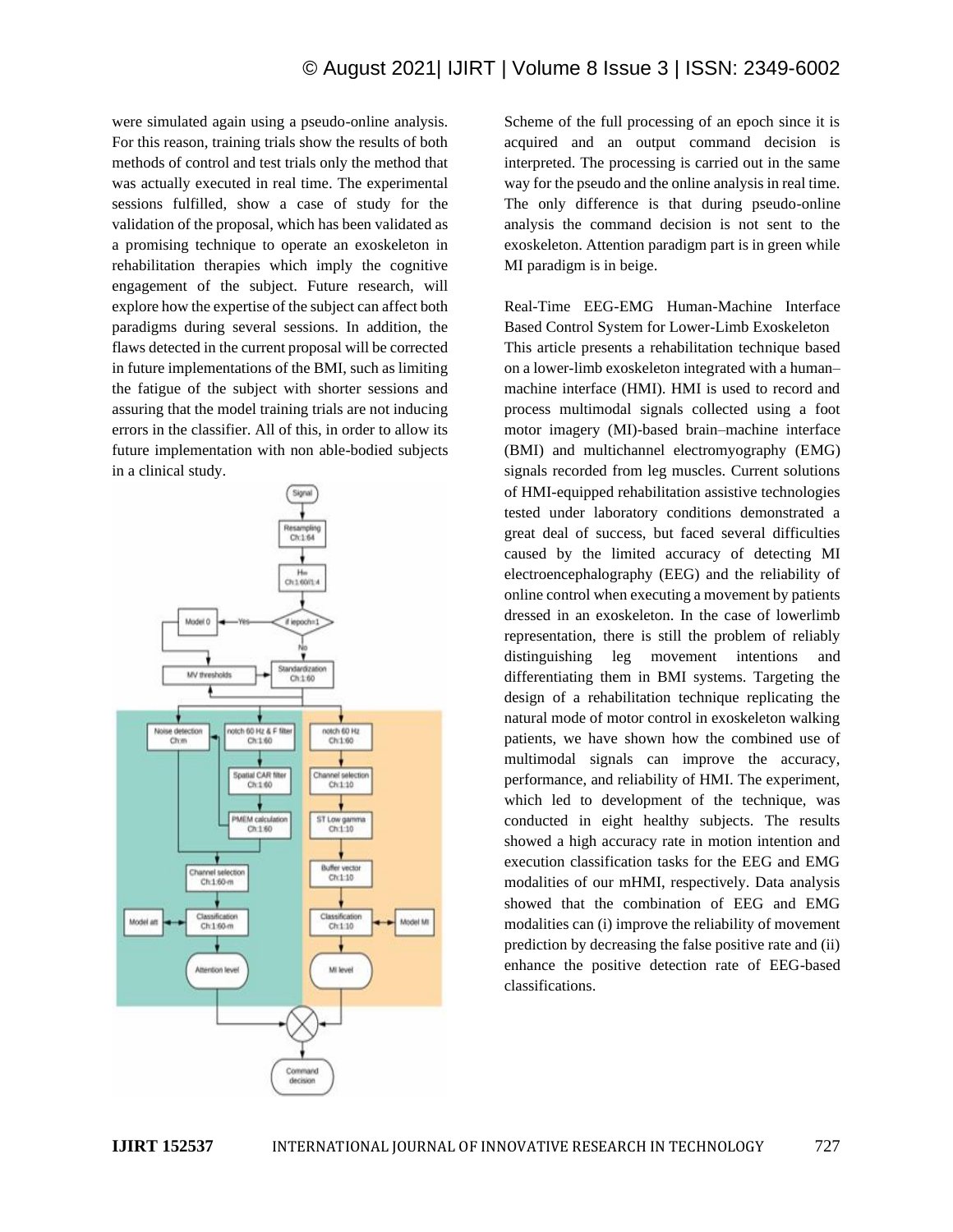

The signal recording module recorded the EEG signal during the MI by subjects and EMG signals during the leg movements. Furthermore, the EEG and EMG data were sent to the processing and classification module, where raw data were preprocessed by a feature extraction procedure. The classifier analyzed the preprocessed data to recognize motion intention. After motion intention is predicted, the control system sends the corresponding command to the exoskeleton, which finally executes the target movement. The scheme of our mHMIbased exoskeleton control system. Disposable gel electrodes were attached to the wires of the NVX 52 amplifier. Two electrodes with one common reference for all channels were used for each EMG channel. Four EMG channels, which recorded the EMG of the musculus tensor fasciae latae (MTFL), musculus rectus femoris (MRF), musculus biceps femoris (MBF), and musculus gastrocnemius (MG), were used for each leg, the location of the EMG electrodes on the leg. Electrode placement on the muscles, their alignment in accordance with fiber direction, and the distance between them were set according to the recommendations of the SENIAM project (surface EMG for the noninvasive assessment of muscles project). Unlike the case of detecting foot MI, we can predict the attempt of real foot movement using combinations of the EEG and EMG signals. We developed two protocols for combining EEG and EMG: (i) HMI based on extracting CSP features with subsequent LDA classification and (ii) HMI based on separate feature extraction and classification, the results of which were combined by logical operators ''AND'' and ''OR'' . Here we used EEG- and EMGbased classification for two classes (1: foot movement execution without discriminating between the left or right side; 2: rest because of the low EEG-based classification accuracy value for three classes. The developed system can analyze up to 15 signals simultaneously in real-time during a movement. Foot MI is extracted from EEG signals (seven channels) using the event-related (de)synchronization effect. Supplemented by EMG signals reflecting motor intention, the control system can initiate and differentiate the movement of the right and left legs with a high degree of reliability. The classification and control system permits one to work online when the exoskeleton is executing a movement.

#### **CONCLUSION**

Many researchers throughout the world are developing BCI systems that a few years ago were in the realm of science fiction. These systems use different brain signals, recording methods, and signal-processing algorithms. They can operate many different devices, from cursors on computer screens to wheelchairs to robotic arms. A few people with severe disabilities are already using a BCI for basic communication and control in their daily lives. With better signalacquisition hardware, clear clinical validation, viable dissemination models, and, probably most important, increased reliability, BCIs may become a major new communication and control technology for people with disabilities and possibly for the general population also. BCI technology has already shown promising results in providing assistance in both cognitive and physical support and rehabilitation, and we look forward to future innovation in this important area of research that affects all of us eventually.

### REFERENCES

[1] R. S. Vihar, K. S. Priyanka and J. V. M. Lal Jeyan, "Design and analysis for the flutter behaviour of